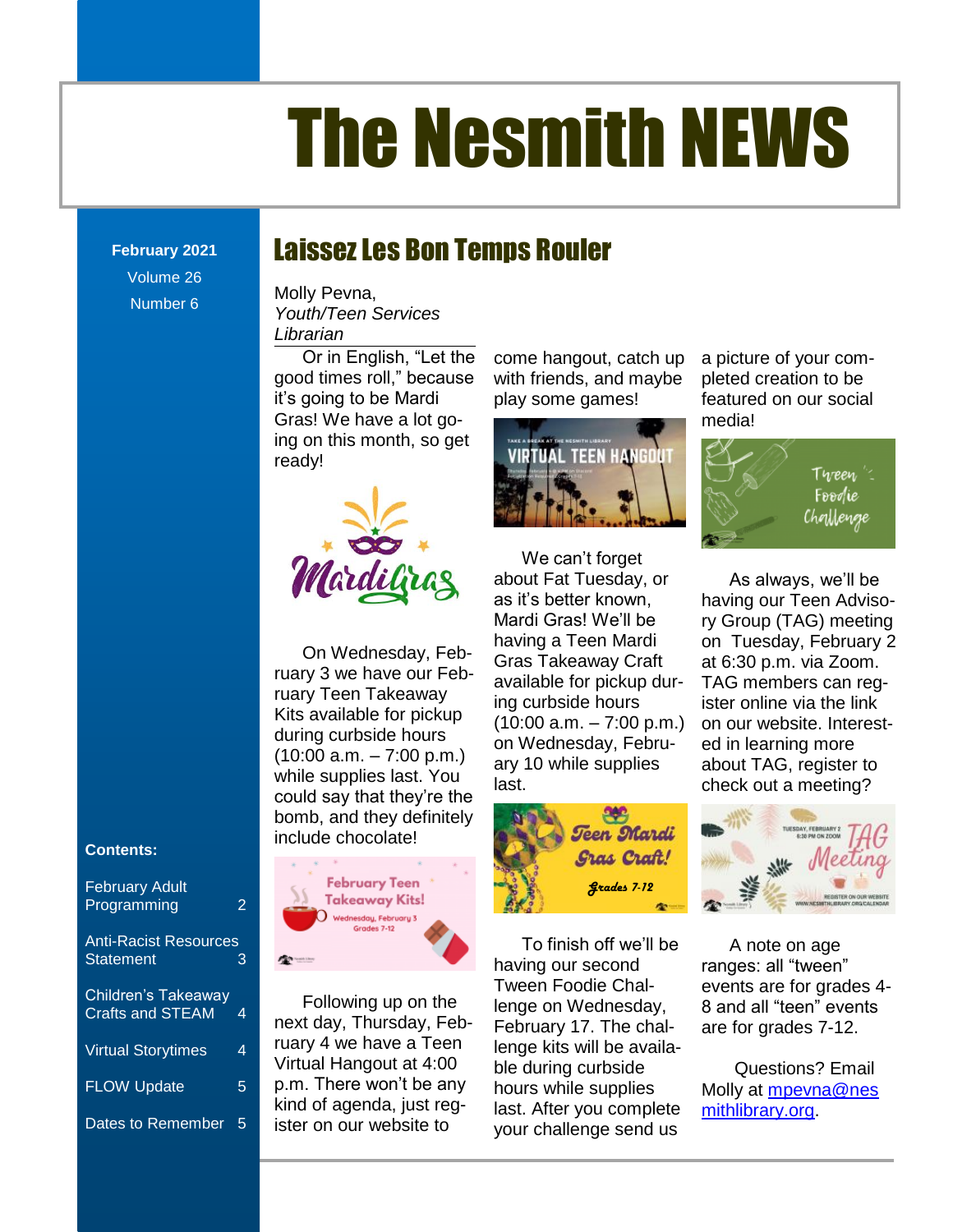## February Adult Programming

#### Adult Collection Development and The News Action News Action News Action News Action News Action News Action News Action News Action News Action *Maria Schroeter, Adult Programming Librarian*

Happy Valentine's Day and hello, Mardi Gras! Having lived in Biloxi, Mississippi for a few years, I have fond memories of colorful lots of fun during Mardi Gras sea-Mardi Gras, I highly recommend tamer than their New Orleans neighbor, but just as much fun. Laissez les bon temps rouler!



**Nesmith Library Book Group**

Virtual programming will continue, including our Nesmith Library Book Group. This month we'll meet virtually on Wednesday, February 10 at 6:30 p.m. Early that week, I'll be sending out an email with the link to our Zoom room. This month we've been reading *The Silent Patient* by Alex Michaelides. If you didn't have a chance to read the book, no worries! Come to the meeting and start with our next book (title to be revealed shortly!) and mark your calendar. We typically meet every second Wednes-

lappy Valentine's Day and hel- day of the month at 6:30 p.m. In to participate in our recommended ardi Gras! Having lived in Bi- order to participate, you must have video series featuring authors, art-Mississippi for a few years, I a Nesmith Library card or a card ists, and thinkers speaking about fond memories of colorful from one of the libraries in our con-<br>Black history and identity. Tond memories of coloridiant corners of the libraries in our corners black material definity.<br>des, wonderful parties, and sortium, you need to be over the parades, wonderful parties, and sortium, you need to be over the source the service of the service of the service of the service of the service of the service of the service of the service of the service of the service of day of the month at 6:30 p.m. In a Nesmith Library card or a card Email me at mschroeter@ library to register.

#### **Scattergories on Facebook**



After another successful run of Scattergories on Facebook, I've decided to make it a monthly event! On the first Monday of every month we'll be posting games at noon. Respond in the comments and see how creative you can be with your answers! Our previous games have yielded some very imaginative responses from some very ingenious players. On February 1, go to Facebook and search for Nesmith Library (@nesmithlibrary) and don't forget

to like our page while you're there!

#### **Own Voices Tell Black History**

In celebration of Black History Month, we'll be offering a selfpaced, virtual program called Own Voices Tell Black History. Each Friday in February, you are invited video series featuring authors, art-Black history and identity.



Use and share our links to together!

#### **Mardi Gras Mask**



On Thursday, February 11, stop by the library between the hours of 10:00 and 7:00 to pick up our adult takeaway craft, a Mardi Gras mask! We'll provide the mask and everything you need to decorate, including feathers, sequins, and glitter. You supply the creativity and the glue! There will even be a bead necklace in the kit to help you get into the Mardi Gras spir-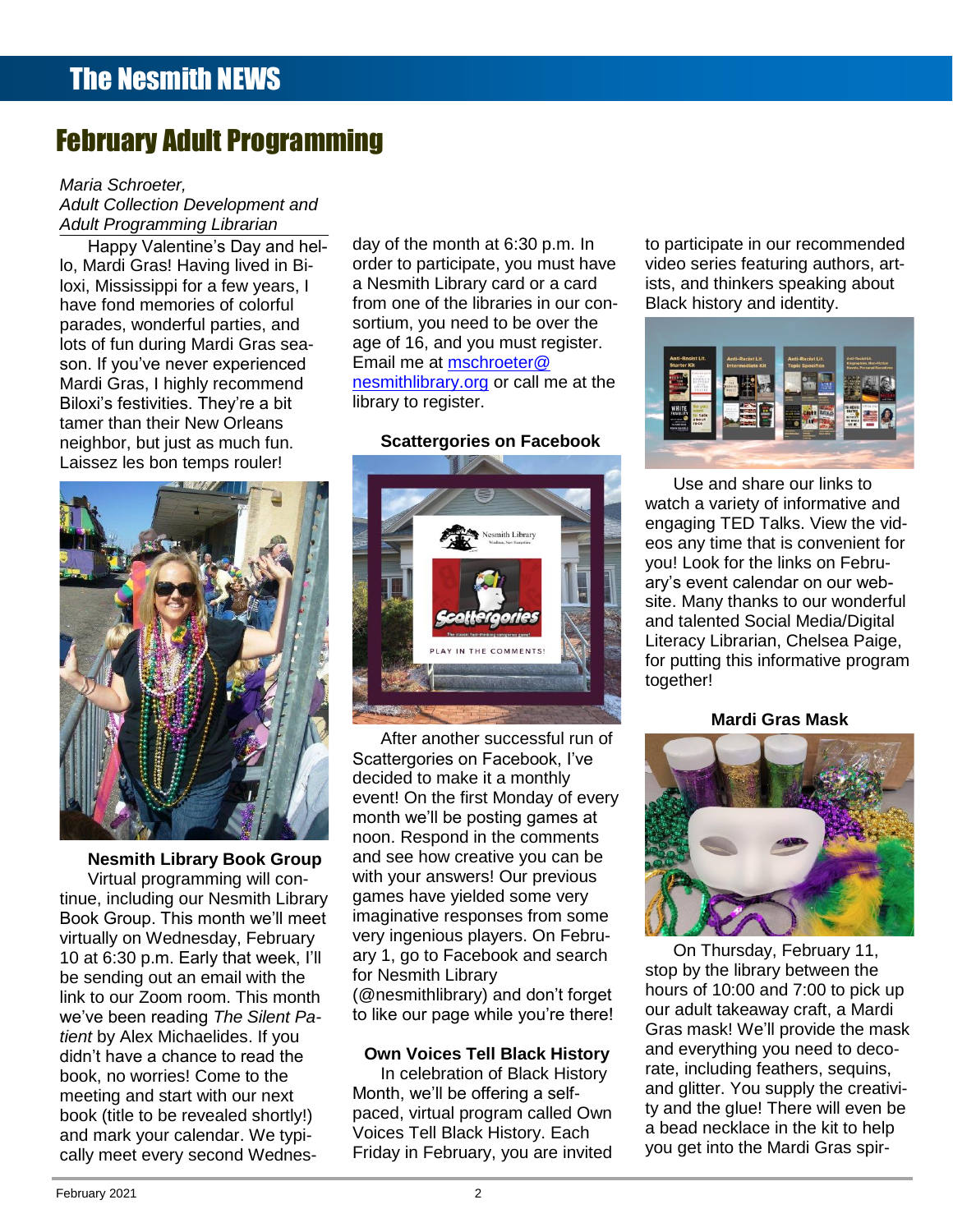## February Adult Programming (Continued)

it...Let the good times roll! This takeaway craft is for Nesmith patrons ages 18 and up, and no reg-**Contents** istration is required. There is a limit of one craft per household, and they are only available until our limited supplies run out.

# **Told by Barns**



Barns can tell us a great deal about the history of agriculture in February 25 at 6:30 p.m. we'll welcome John Porter (virtually) to share those stories. Mr. Porter's presentation will follow the progression of barn styles that evolved to handle the increased productivito nandle the increased productivi-<br>ty required to meet the needs of a growing population and respond to changes in society caused by the

railroad and the Industrial Revolution. He will also demonstrate how these majestic barn structures represent Yankee ingenuity, hard e craft per household, and work, and skilled craftsmanship, as Preventing the Loss of a Valuable are only available until our well as providing a link to our past Resource. the only available and our weil as providing a link to our past the secured.<br>If supplies run out. This program is made possible beauty. ation is required. There is a limit resent Yankee ingenuity, hard edition of Preserving Old Barns: d supplies run out. **Execute 1** that adds to the state's scenic **Execute 1** This program is made possible by a generous grant from the New The Reference Corner: Pollution .........................................................................................................**Error! Bookmark not defined.**

**The History of Agriculture as** John Porter was raised on a Hampshire Humanities! New Hampshire, and on Thursday, Littlension from 1974 until his re-<br>New Hampshire, and on Thursday, the state of the still wants the webinar. John Porter was raised on a Told by Barns **Example 1** dairy farm in Lebanon, New Hamp- **www.nhhumanities.org** From the Uni-<br>Shire. He graduated from the University of New Hampshire with a New Non-Fiction Titles in the Children's Room ...................................................................................**Error! Bookmark not defined.** B.S. Degree in Animal Science, WAY humanities and then went on to get a master's degree from Cornell University in Animal Nutrition and Farm Management. In 2005, he earned a  $\blacksquare$ ministration from Bob Jones Uni-<br>
ministration from Bob Jones University. He served as a Dairy Spe-<br>2006.com toll use a great deal versity. He served as a Dairy Specialist for the UNH Cooperative Extension from 1974 until his reramponing, and on marbady, tirement in 2006. He still works the webmar. rary 25 at 6.30 p.m. we if wer-<br>Take Dortor (virtually) to **part-time for UNH, specializing in** the Hilvou boye any quostions structures and farmstead planning. From the Children's Room: February Vacation Programs ...................................................................**Error! Bookmark not defined.** In 2001, he co-authored the book  $P$  reserving Old Barns; in 2007, he additional programs, produced the contract of  $P$  and  $P$  reserving Old Barns; in 2007, he additional programs, produced an increase  $P$ was editor and contributing author of *The History and Economics of the New Hampshire Dairy Industry*; in 2011 he was a contributing auarns can tell us a great deal existing the served as a Dairy Ope-<br>eceive a confirmation email conthe history of agriculture in  $\Gamma$  claims for the UNE COOPETAILLY taining information about joining those stories. Mr. Porter's **The Contract of these and lattified planning** about registration for any of these ntation will follow the pro-<br> **Express the Old Person in 2007** be adult programs, please call the Toddler Story Time ..............................................................................................................................**Error! Bookmark not defined.**

thor of *Crosscurrents of Change: Concord, N.H. in the 20th Century*; and in 2019 he published a new *Preventing the Loss of a Valuable Resource*.

Hampshire Humanities! www.nhhumanities.org



This online Zoom program is for ages 16 and up, and registration is required. Register online by visiting www.nesmithlibrary.org/ calendar. After registering, you will the webinar.

If you have any questions Nesmith Library at 432-7154 or email Adult Programming Librarian Maria at mschroeter@nesmith library.org.

## Anti-Racist Resources Statement

#### *Nesmith Library Staff and Trustees*

**Contents** Nesmith Library reaffirms our During this difficult time, the commitment to providing services, resources, and materials to meet the cultural, educational, and informational needs of our entire community. We are committed to making choices that reflect our dedication to anti-racism and equality through the programs we run, the materials we purchase, and the messages we send. We continue to listen, learn, grow, and change for the better.

**Contra against oppression,**<br>
racism, and injustice and encour-We stand against oppression,

rces, and materials to meet action to end systemic racism and of racial justice. near, and matemate to meet the discrimination. As library profes-<br>Itural, educational, and in-<br> new and the declared in the constitution. As in any protes-<br>Itional needs of our entire sionals, our role is to provide our catalog, visit our <u>Anti-Racist</u> tional needs of our entire sionals, our role is to provide our catalog, visit our Anti-Racist nunity. We are committed to entity thoughtfully curated, collected, and entity and Lists page. Place these ig choices that reflect our exploseminated resources and infor-<br>items on hold through our catalog out the Digital Challenge.<br>The Digital Challenge in the participate in curbside borrow-From the Children's Room: February Vacation Programs ...................................................................**Error! Bookmark not defined.** ity through the programs we facilitate change. The library staff ing. ne materials we purchase, has assembled resources to help we invite input from our comne messages we send. We cour community understand and in munity on how we can engage age our community to stand with us. We stand with the other voices in our nation calling for immediate thoughtfully curated, collected, and disseminated resources and information in order to educate and give voice to the issues we are facing and move forward with new perspective and purpose. Anti-Racist Reading Lists are

mitment to providing services, in our nation calling for immediate to re-educate themselves on topics for caregivers talking to children, and teen and adult readers looking of racial justice.

For this book list with links to ing.

We invite input from our community on how we can engage more fully and promote a more equitable environment where everyone is treated with respect and dignity.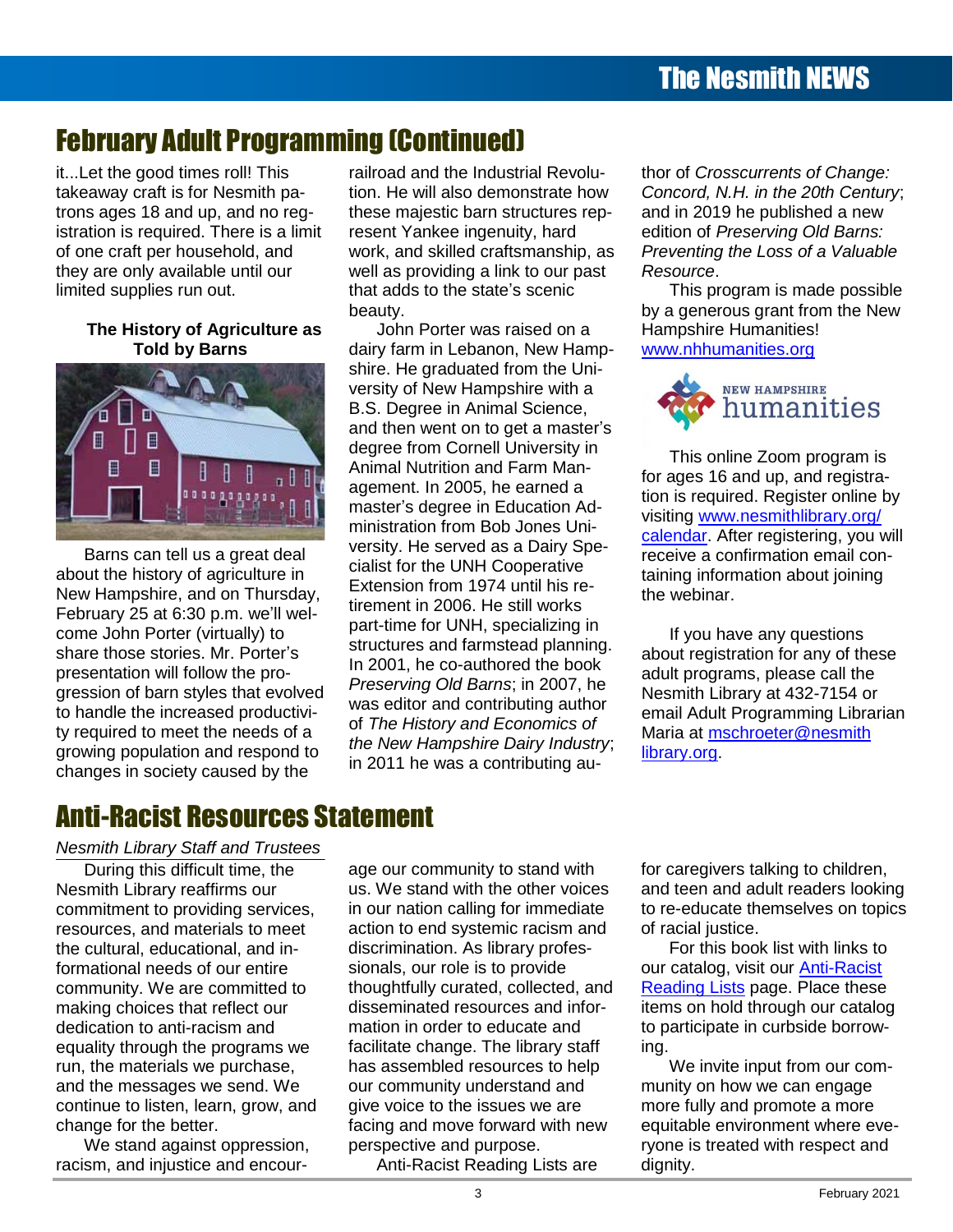## Children's Takeaway Crafts and STEAM

*Azra Palo, Head of Youth Services*

### **Takeaway Children's Craft**

Call the library at 603-432-7154 when you arrive, and we will put hours). No craft on Monday, February 15. No registration neces-

#### **STEAM @Nesmith Library**

**Contents** Pick up your supplies starting Monday, February 8! Families will

#### The Nesmith NEWS............................................................................................................................................................................... 1 Supreme Court Cases .........................................................................................................................**Error! Bookmark not defined.** Virtual Storytimes Dreams ................................................................................................................................................**Error! Bookmark not defined.**

New DVD.............................................................................................................................................**Error! Bookmark not defined.** *Azra Palo*

Thursday, February 11 6:30 p.m.



Indian Storythine<br>Join us for a special Valentine's Monday February 8 Mages 0-18 months. Siblings Nesmith Library Facebook Page! welcome. Registration required. Will read stories sing and maybe We will read stories, sing, and<br>Loin us for toddler time with and the perfect chance to vir-Questions? Email our Head of Day Storytime on Facebook Live starting at 6:30 p.m. on our maybe dance. No registration required and all ages welcome. Join us in your jammies and hot cocoa! Youth Services Azra Palo apalo@ nesmithlibrary.org.

work in teams. Join us on Zoom Thursday, February 11 at 4:00 p.m. to share your the STEAM craft. Registra-

Questions? Email our Head of Youth Services Azra Palo at apalo@nesmith library.org.



#### **March Storytime Kit**

Thursday, February 11 **Example 2** Pick Up: Monday, February 22 **Thursday, Property Associates**  $Ages 0-5 years$ <br>30 p.m. oo p.m.<br>I ages. No registration. Registration required. **Preschool Storytime** All ages. No registration. **Example 2 Registration required. Preschool Storytime Example 2018** One storytime kit per family. Thursday, February 18  $P$ lease register your family togeth-  $10:30$  a.m. Virtual, Valentine's Day her and note the children's ages, so heges 3-5 years Storutime. That we can provide the age appro-<br> **Storutime.** That we can provide the age appro-<br> **Registration required.** From the Children's Room: February Vacation Programs ...................................................................**Error! Bookmark not defined.** priate crafts! Kits will include a vir-The ort **Story Time of the Story Time of the Story Time of the Story of Time of the Story of Time of the Story I** New Non-Fiction Titles in the Children's Room ...................................................................................**Error! Bookmark not defined.** for each child, and more!

**Registration Required** Constitution of the New Storytime is a second that the constitution of the constitution of the constitution of the constitution of the constitution of the constitution of the constitution of the con Register for a storytime kit every month and join us virtually for special crafts, storytimes, and more! Questions? Email Head of Youth Services Azra Palo apalo@ nesmithlibrary.org.

Monday, February 8 10:30 a.m.

Ages 18 mo-3 yrs. Siblings welcome. Registration required.

Join us for toddler time with Miss Chris! We will read stories, gram is for toddlers ages 18 months to 3 years supervised by an adult caregiver. Toddler storytime lasts approximately 20-25 minutes. Questions? Email Ms.

s...........................................................................................................................................................**Error! Bookmark not defined.** Chris at csavukinas@nesmith Valentine's Day Storytime **Commark is a Content of the Content of the Storytime Kit** library.org.

#### **Preschool Storytime**

decount of the state of the state of the state of the state of the state of the state of the state of the state of the state of the state of the state of the state of the state of the state of the state of the state of the Thursday, February 18 10:30 a.m. Ages 3-5 years Registration required. It's time for a special February storytime! We'll be singing songs theme! So join us on Thursday, February 18 at 10:30 a.m. via Zoom. Questions? Email Molly at mpevna@nesmithlibrary.org.

Dreams ................................................................................................................................................**Error! Bookmark not defined. Toddler Storytime** 10:30 a.m.

lin us for a special Valentine's the Monday, February 8 the second of Ages 0-18 months. Siblings The Corytime on Facebook Live the Action 20130 a.m. The Corner of Melcome. Registration required.

ng at 6:30 p.m. on our example and Ages 18 mo-3 yrs. Siblings and Join us for baby storytime! We III read stories, sing, and **Interpretent and Italy and Italy of Stories** Join us for toddler time with dance. It is a perfect chance to vire dance. No registration re-<br>Miss Chris! We will read stories, the lually connect with other caregiv-1 and all ages welcome. Join exampled maybe dance. This pro-ers. This program is geared towill read stories, sing, and maybe ers. This program is geared towards babies, but all are welcome to join. Questions? Email our Head of Youth Services Azra Palo apalo @nesmithlibrary.org.